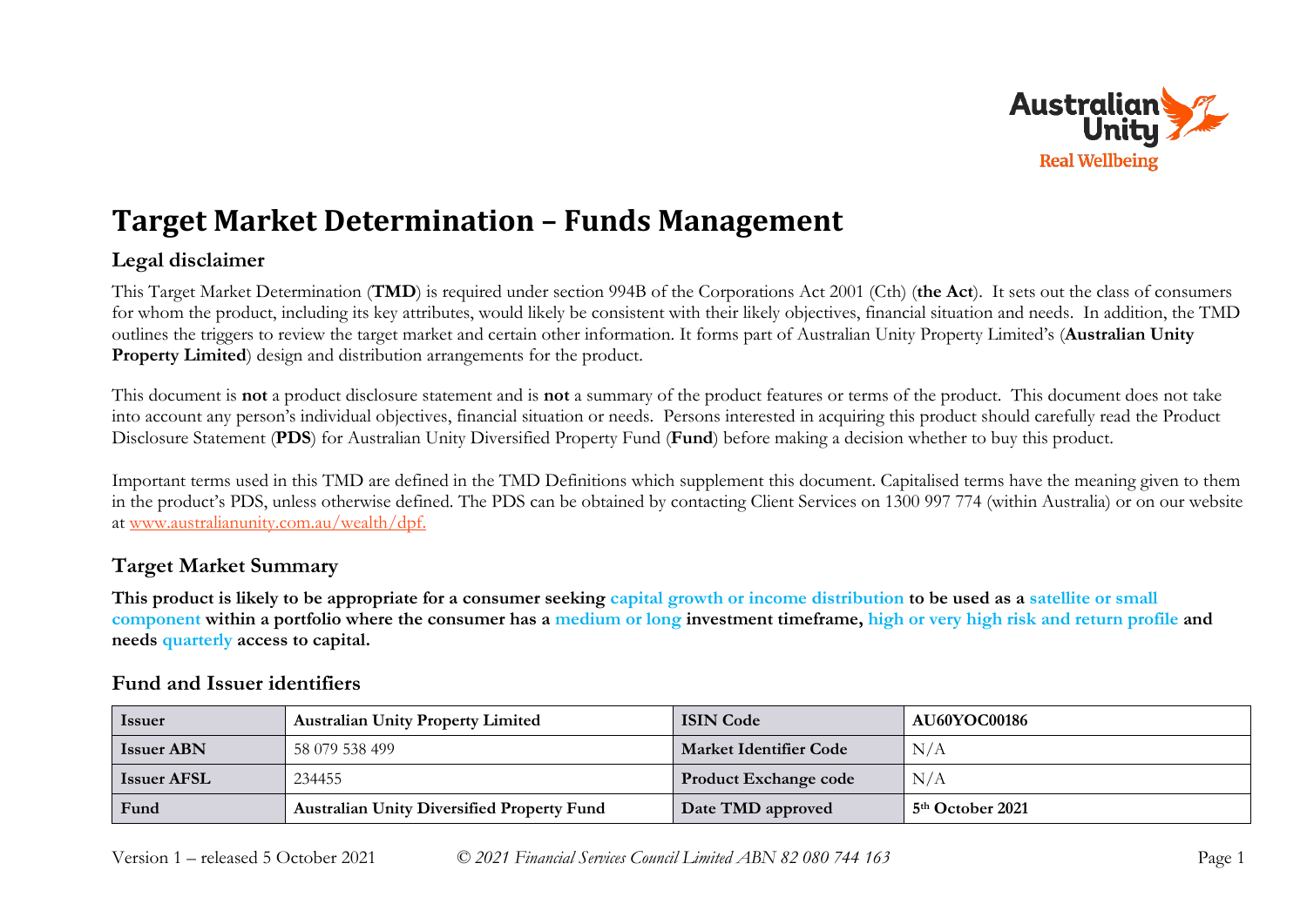| <b>ARSN</b>      | 106 724 038 | <b>TMD Version</b> |         |
|------------------|-------------|--------------------|---------|
| <b>APIR Code</b> | YOC0018AU   | <b>TMD Status</b>  | Current |

## **Description of Target Market**

This part is required under section 994B(5)(b) of the Act.

### **TMD indicator key**

The Consumer Attributes for which the product is likely to be appropriate have been assessed using a red/amber/green rating methodology with appropriate colour coding:

In target market Potentially in target market Not considered in target market

#### **Instructions**

In the tables below, Column 1, Consumer Attributes, indicates a description of the likely objectives, financial situation and needs of the class of consumers that are considering this product. Column 2, TMD indicator, indicates whether a consumer meeting the attribute in column 1 is likely to be in the target market for this product.

Generally, a consumer is unlikely to be in the target market for the product if:

- **one or more** of their Consumer Attributes correspond to a **red** rating, or
- **three or more** of their Consumer Attributes correspond to an **amber** rating.

### **Investment products and diversification**

A consumer (or class of consumer) may intend to hold a product as part of a diversified portfolio (typically with an intended product use of *satellite/small allocation* or *core component*). In such circumstances, the product should be assessed against the consumer's attributes for the relevant portion of the portfolio, rather than the consumer's portfolio as a whole. For example, a consumer may seek to construct a conservative portfolio with a satellite/small allocation to growth assets. In this case, it may be likely that a product with a *High* or *Very High* risk/return profile is consistent with the consumer's objectives for that allocation notwithstanding that the risk/return profile of the consumer as a whole is *Low* or *Medium*. In making this assessment, distributors should consider all features of a product (including its key attributes).

| <b>Consumer Attributes</b>      | TMD Indicator | Product description including key attributes   |
|---------------------------------|---------------|------------------------------------------------|
| Consumer's investment objective |               |                                                |
| Capital Growth                  |               | The Fund's investment objective is to provide: |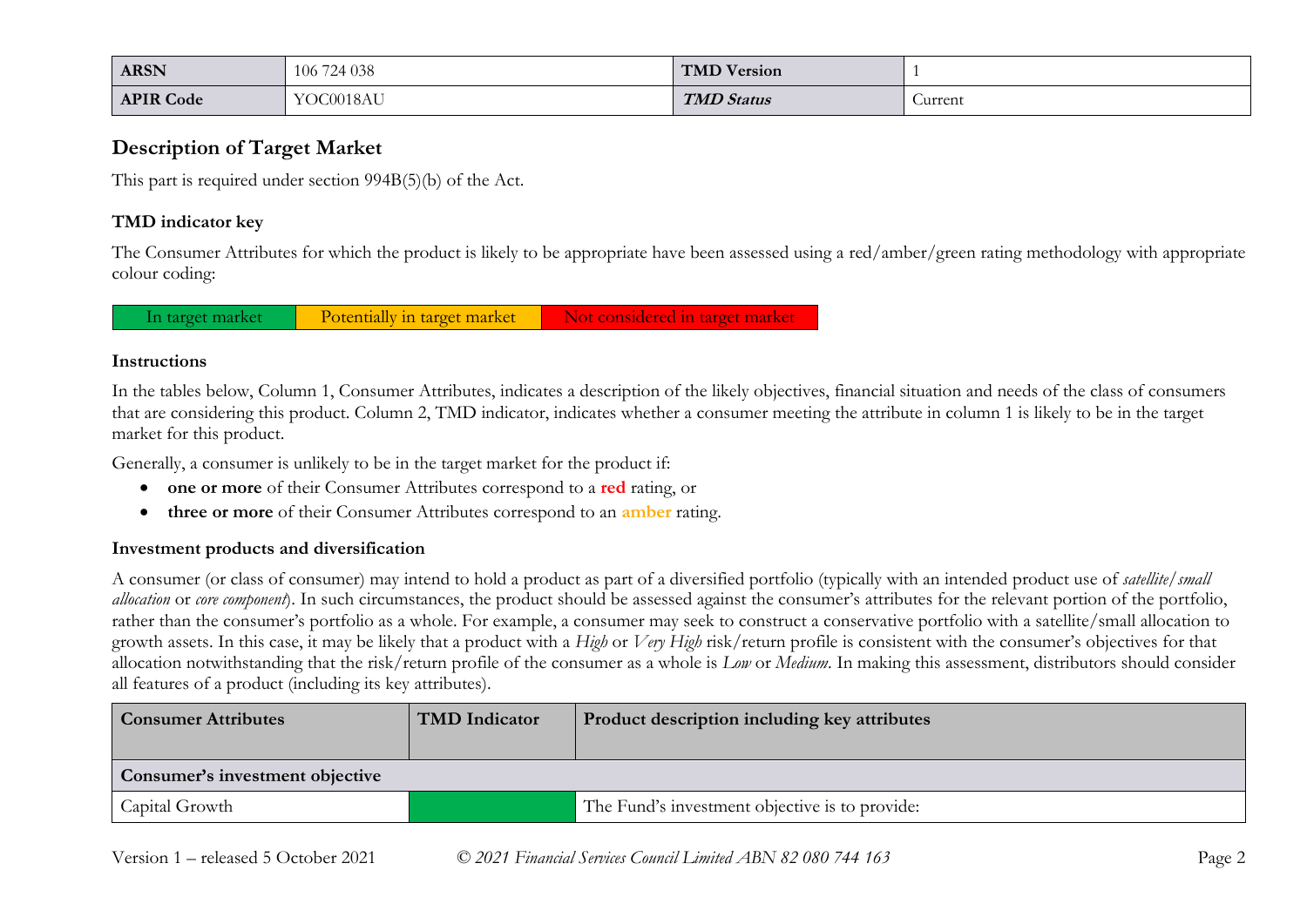| <b>Consumer Attributes</b>                                | <b>TMD</b> Indicator | Product description including key attributes                                                                                                                                                                                                                                             |
|-----------------------------------------------------------|----------------------|------------------------------------------------------------------------------------------------------------------------------------------------------------------------------------------------------------------------------------------------------------------------------------------|
| Capital Preservation                                      |                      | 1. a stable income stream that is at least 1% p.a. above the average Commonwealth<br>Government 10-year bond yield, calculated on a rolling basis over the previous                                                                                                                      |
| Capital Guaranteed                                        |                      | five-year period (Fund Cash Yield Benchmark); and                                                                                                                                                                                                                                        |
| <b>Income Distribution</b>                                |                      | a total return (income and capital growth) above the MSCI/Mercer Australia Core<br>2.<br>Wholesale Monthly Property Fund Index (Total Return Benchmark Index),<br>while providing a consistent level of income.                                                                          |
|                                                           |                      | The Fund also seeks to deliver tax deferred components within the Fund's income.                                                                                                                                                                                                         |
|                                                           |                      | Generally, distributions are paid monthly.                                                                                                                                                                                                                                               |
|                                                           |                      | As the Fund invests in shares and property, the Fund is likely to be appropriate for<br>consumers who are seeking capital growth.                                                                                                                                                        |
|                                                           |                      | As distributions are generally paid monthly, it is also likely to be appropriate for<br>consumers who are seeking income distribution.                                                                                                                                                   |
| Consumer's intended product use (% of Investable Assets)  |                      |                                                                                                                                                                                                                                                                                          |
| Solution/Standalone (75-100%)                             |                      | The Fund predominantly comprises of directly owned Australian commercial real assets                                                                                                                                                                                                     |
| Core Component (25-75%)                                   |                      | (such as offices, convenience retail shopping centres and industrial properties), including<br>unlisted property trusts and listed Australian REITs, with diversity in geographic locations,                                                                                             |
| Satellite/small allocation (<25%)                         |                      | tenants and lease terms. Refer to the Fund's CDN for the Fund's portfolio information.                                                                                                                                                                                                   |
|                                                           |                      | Whilst this demonstrates significant diversification within the property asset class, as the<br>Fund is an unlisted Australian property fund the Fund has low portfolio diversification<br>and is therefore likely to be appropriate as a satellite component of a consumer's portfolio. |
| Consumer's investment timeframe                           |                      |                                                                                                                                                                                                                                                                                          |
| Short ( $\leq$ 2 years)                                   |                      | The recommended minimum investment timeframe is greater than 5 years because the                                                                                                                                                                                                         |
| Medium $(> 2$ years)                                      |                      | Fund aims to deliver returns over the medium to long term. The Fund is therefore likely<br>to be appropriate for consumer's who have a medium or long investment timeframe.                                                                                                              |
| Long ( $> 8$ years)                                       |                      |                                                                                                                                                                                                                                                                                          |
| Consumer's Risk (ability to bear loss) and Return profile |                      |                                                                                                                                                                                                                                                                                          |
| Low                                                       |                      | The Fund's investment objectives aim to deliver:                                                                                                                                                                                                                                         |
| Medium                                                    |                      | 1. a stable income stream that is at least 1% p.a. above the Fund Cash Yield                                                                                                                                                                                                             |
| High                                                      |                      | Benchmark; and                                                                                                                                                                                                                                                                           |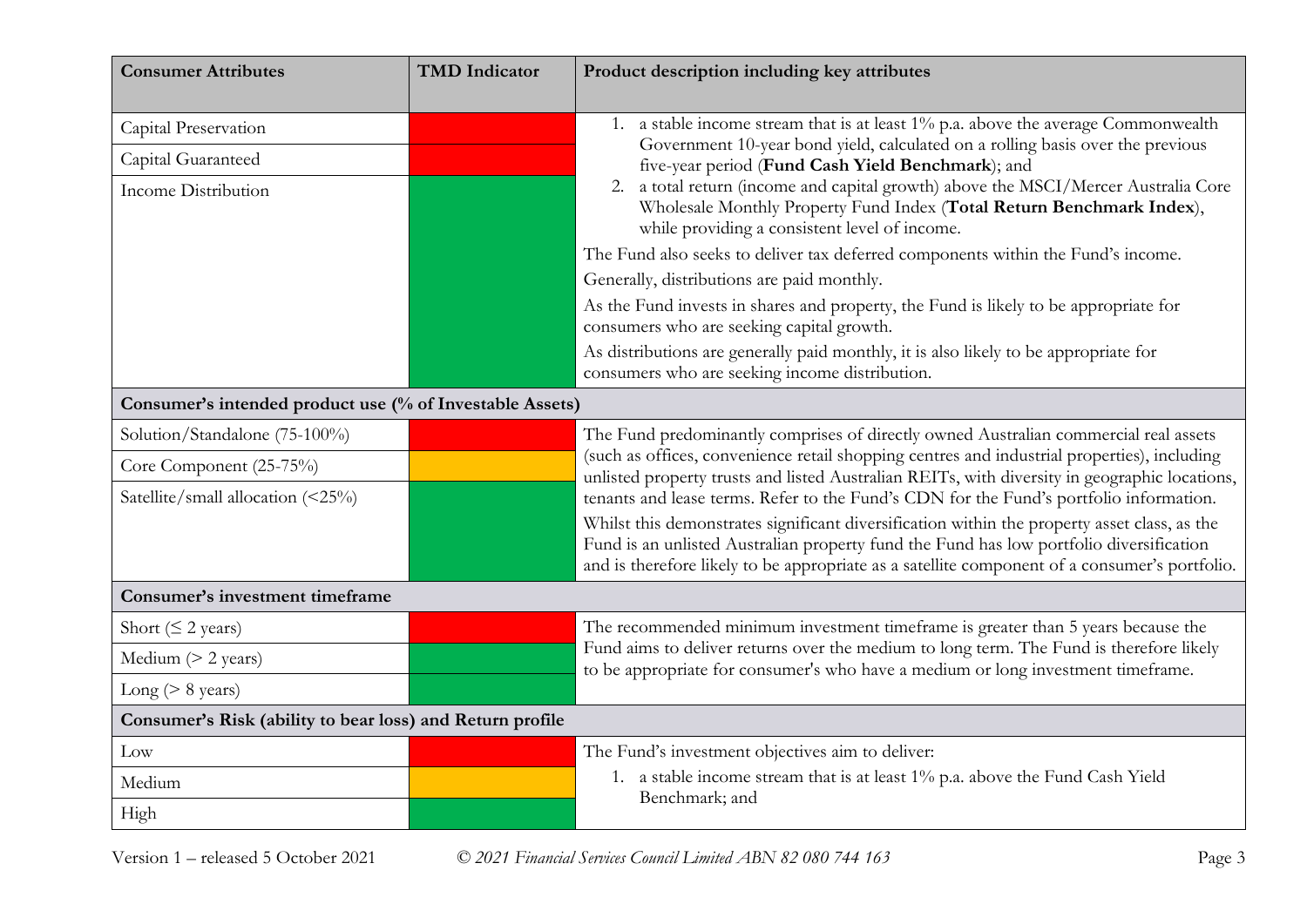| <b>Consumer Attributes</b>        | <b>TMD</b> Indicator | Product description including key attributes                                                                                                                                                                                         |
|-----------------------------------|----------------------|--------------------------------------------------------------------------------------------------------------------------------------------------------------------------------------------------------------------------------------|
| Very High                         |                      | a total return (income and capital growth) above the Total Return Benchmark<br>2.<br>Index, while providing a consistent level of income.                                                                                            |
|                                   |                      | As the Fund focuses on the commercial property sector and holds a portfolio property<br>assets which is funded via a combination of investor equity and borrowings, the level of<br>investment risk is considered high to very high. |
|                                   |                      | The Fund is therefore likely to be appropriate for consumers who have a high or very high<br>risk and return profile.                                                                                                                |
| Consumer's need to withdraw money |                      |                                                                                                                                                                                                                                      |
| Daily                             |                      | Under normal circumstances, the Fund generally provides a Capped Withdrawal Facility<br>limited to 2.5% of the Fund's net asset value each quarter.                                                                                  |
| Weekly                            |                      | Where total withdrawal requests exceed the 2.5% limit, withdrawals are met on a prorated                                                                                                                                             |
| Monthly                           |                      | basis.                                                                                                                                                                                                                               |
| Quarterly                         |                      | The Fund is therefore likely to be appropriate for consumer's who need the ability to                                                                                                                                                |
| Annually or longer                |                      | lodge a withdrawal request quarterly.                                                                                                                                                                                                |
|                                   |                      | Please refer to the Fund's Capped Withdrawal Facility booklet available at<br>australianunity.com.au/wealth/dpf/CWFB and the PDS for further information regarding<br>the Capped Withdrawal Facility.                                |

## **Appropriateness**

Note: This section is required under RG 274.64–66.

The Issuer has assessed the product and formed the view that the product, including its key attributes, is likely to be consistent with the likely objectives, financial situation and needs of consumers in the target market as described above, as the features of this product in Column 3 of the table above are likely to be suitable for consumers with the attributes identified with a green TMD Indicator in Column 2.

## **Distribution conditions/restrictions**

This part is required under section 994B(5)(c) of the Act.

| <b>Distribution Condition</b>         | <b>Distribution Condition Rationale</b> |  |
|---------------------------------------|-----------------------------------------|--|
| There are no distribution conditions. | Not applicable.                         |  |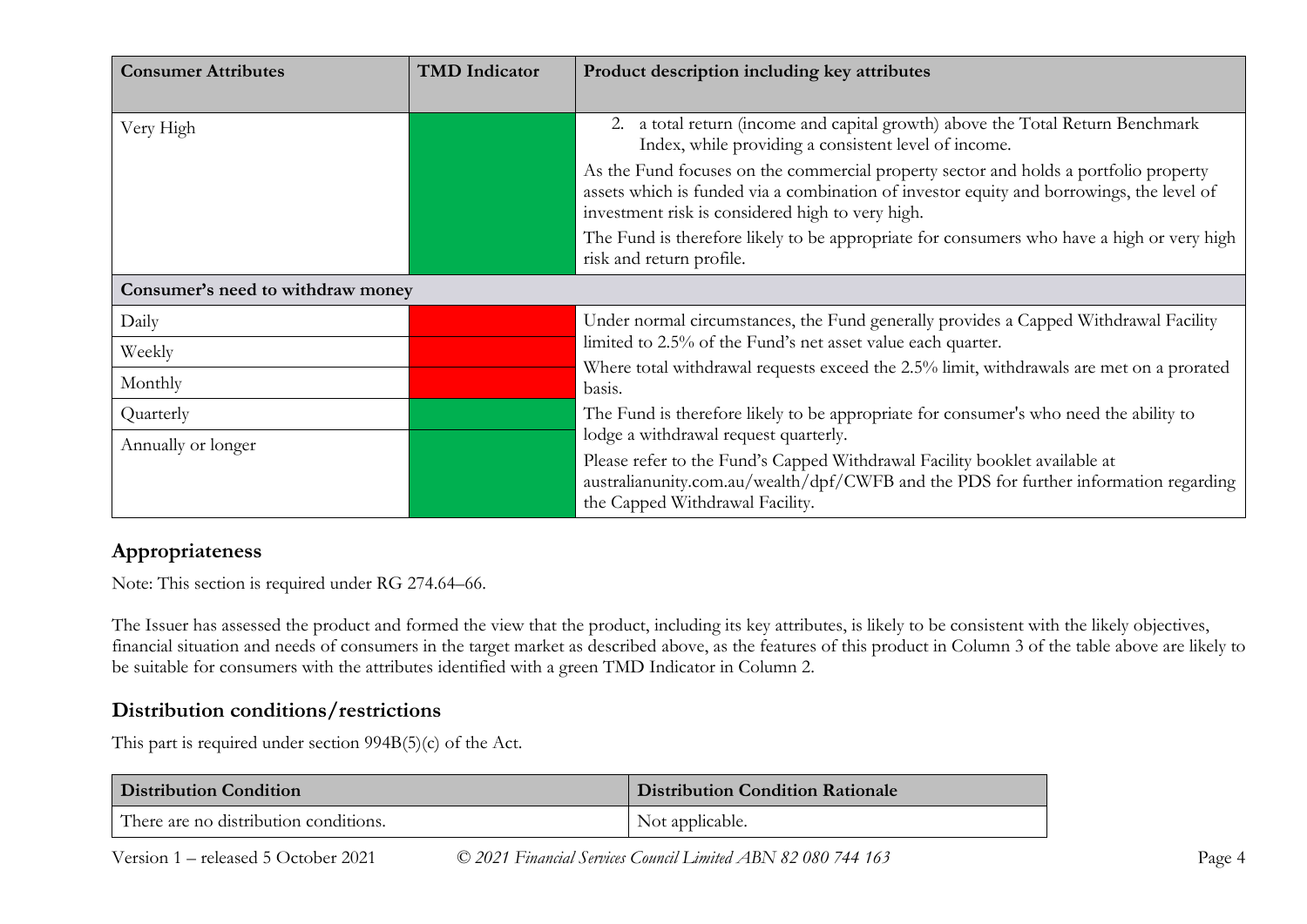#### **Review triggers**

This part is required under section 994B(5)(d) of the Act.

Material change to key attributes, fund investment objective and/or fees.

Material deviation from benchmark / objective over sustained period.

Key attributes have not performed as disclosed by a material degree and for a material period.

Determination by the issuer of an ASIC reportable Significant Dealing.

Material or unexpectedly high number of complaints (as defined in section 994A(1) of the Act) about the product or distribution of the product.

The use of Product Intervention Powers, regulator orders or directions that affects the product.

#### **Mandatory review periods**

This part is required under section 994B(5)(e) and (f) of the Act.

| <b>Review period</b> | Maximum period for review |
|----------------------|---------------------------|
| Initial review       | l year and 3 months       |
| Subsequent review    | l years and 3 months      |

## **Distributor reporting requirements**

This part is required under section  $994B(5)(g)$  and (h) of the Act.

| <b>Reporting requirement</b>                                                                                                                                                     | <b>Reporting period</b>                                                                                                     | Which distributors this<br>requirement applies to |
|----------------------------------------------------------------------------------------------------------------------------------------------------------------------------------|-----------------------------------------------------------------------------------------------------------------------------|---------------------------------------------------|
| Complaints (as defined in section 994A(1) of the Act) relating<br>to the product. [The distributor should provide all the content<br>of the complaint, having regard to privacy. | Within 10 business days following the end of the<br>calendar quarter.                                                       | All distributors                                  |
| Significant dealing outside of target market, under s994F(6) of<br>the Act.<br>See Definitions for further detail.                                                               | As soon as practicable but no later than 10 business days<br>after distributor becomes aware of the significant<br>dealing. | All distributors                                  |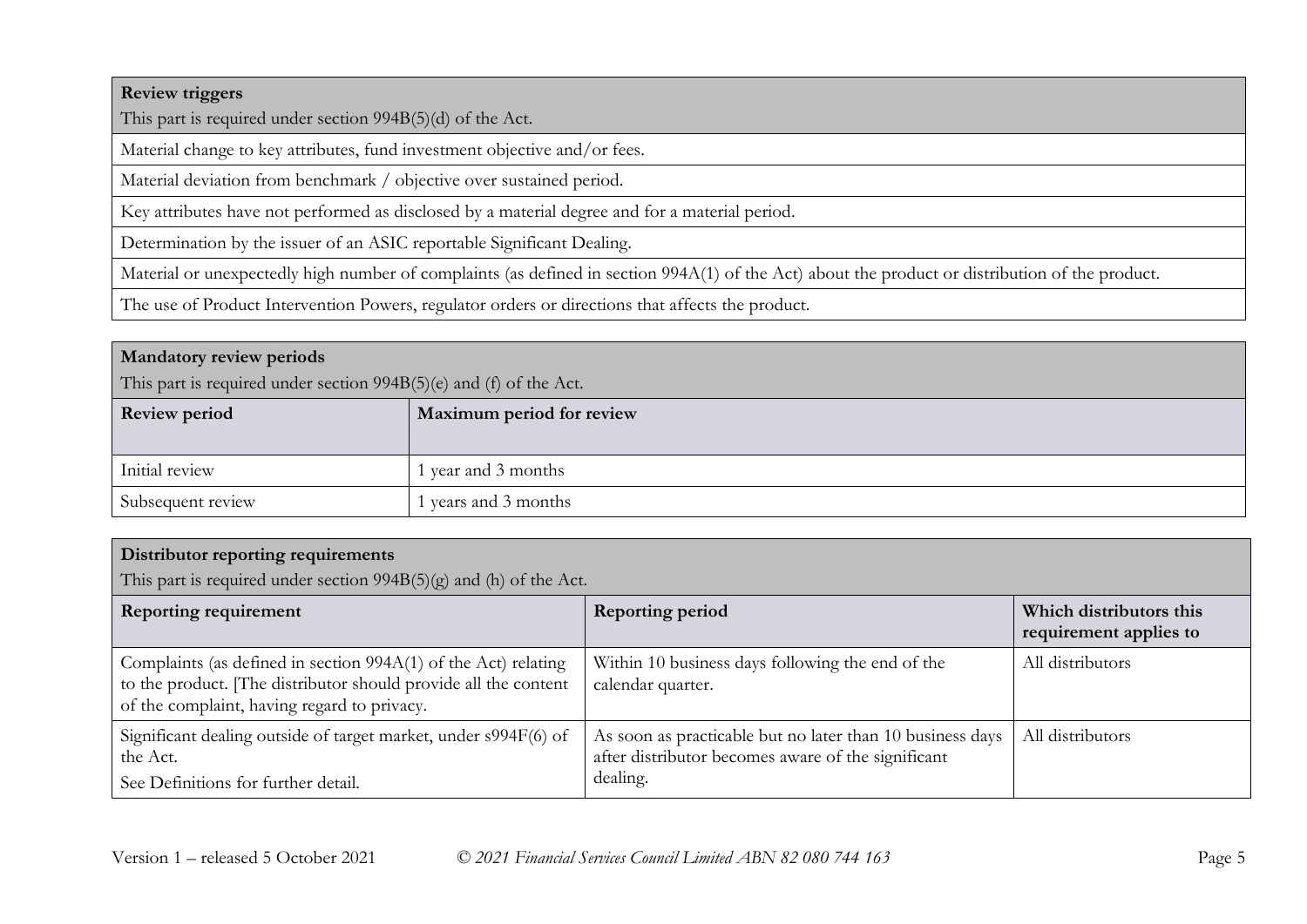| To the extent a distributor is aware, dealings outside the target | Within 10 business days following the end of the | All distributors |
|-------------------------------------------------------------------|--------------------------------------------------|------------------|
| market, including reason why acquisition is outside of target     | calendar quarter.                                |                  |
| market, and whether acquisition occurred under personal           |                                                  |                  |
| advice.                                                           |                                                  |                  |

If practicable, distributors should adopt the FSC data standards for reports to the issuer. Distributors must report to Australian Unity Property Limited using the method specified on this website: https://www.australianunity.com.au/wealth/distributor-complaints. This link also provides contact details relating to this TMD for Australian Unity Property Limited

# *Copyright & Disclaimer*

This target market determination (**TMD**) is made by Australian Unity Property Limited ABN 58 079 538 499, AFS Licence No 234454 (**Issuer**) pursuant to section 994B of the Corporations Act 2001 (Cth). The Issuer is the responsible entity of the Fund and the issuer of interests in the Fund (**Product**).

This document is not a summary of the Fund or the Product, or the Product Disclosure Statement for the Product (PDS). It does not (and is not intended to) set out a summary of the terms or features of the Product.

This document is intended to provide a record of the Issuer's assessment of the Product, which forms the basis of this TMD. It also details the Product's distribution channel(s) and distribution strategy which must align to this TMD. This document is also used as a basis for the periodic review of the TMD and the Product's suitability for distribution to the identified target market.

This document does not (and is not intended to) provide or constitute financial product advice. The target market described in this TMD is general in nature only and does not make any statement or representation that a particular person is or is not in the target market described in this TMD. This TMD does not take into account the objectives, financial situation and needs of any particular person and the Issuer makes no representation as to whether or not the Fund or the Product is suitable for any particular person.

Prior to making any decision in relation to the Fund or the Product, investors should obtain and consider the PDS, and obtain financial product advice if necessary. A copy of the PDS is available at australianunity.com.au/wealth or by calling Australian Unity Wealth Investor Services team on 1300 997 774

This TMD should not be taken by a person to be a substitute for obtaining and considering the PDS or obtaining financial product advice that takes into account the person's objectives, financial situation and needs.

An investment in the Product is subject to investment risk, including delays on the payment of withdrawal proceeds and the loss of income or the principal invested. While any forecasts, estimates and opinions in this material are made on a reasonable basis, actual future results and performance of the Product may differ materially from the forecasts, estimates and opinions set out in this TMD. No guarantee as to the repayment of capital, the performance of the Product or any rate of return described in this TMD is made by the Issuer or any other person.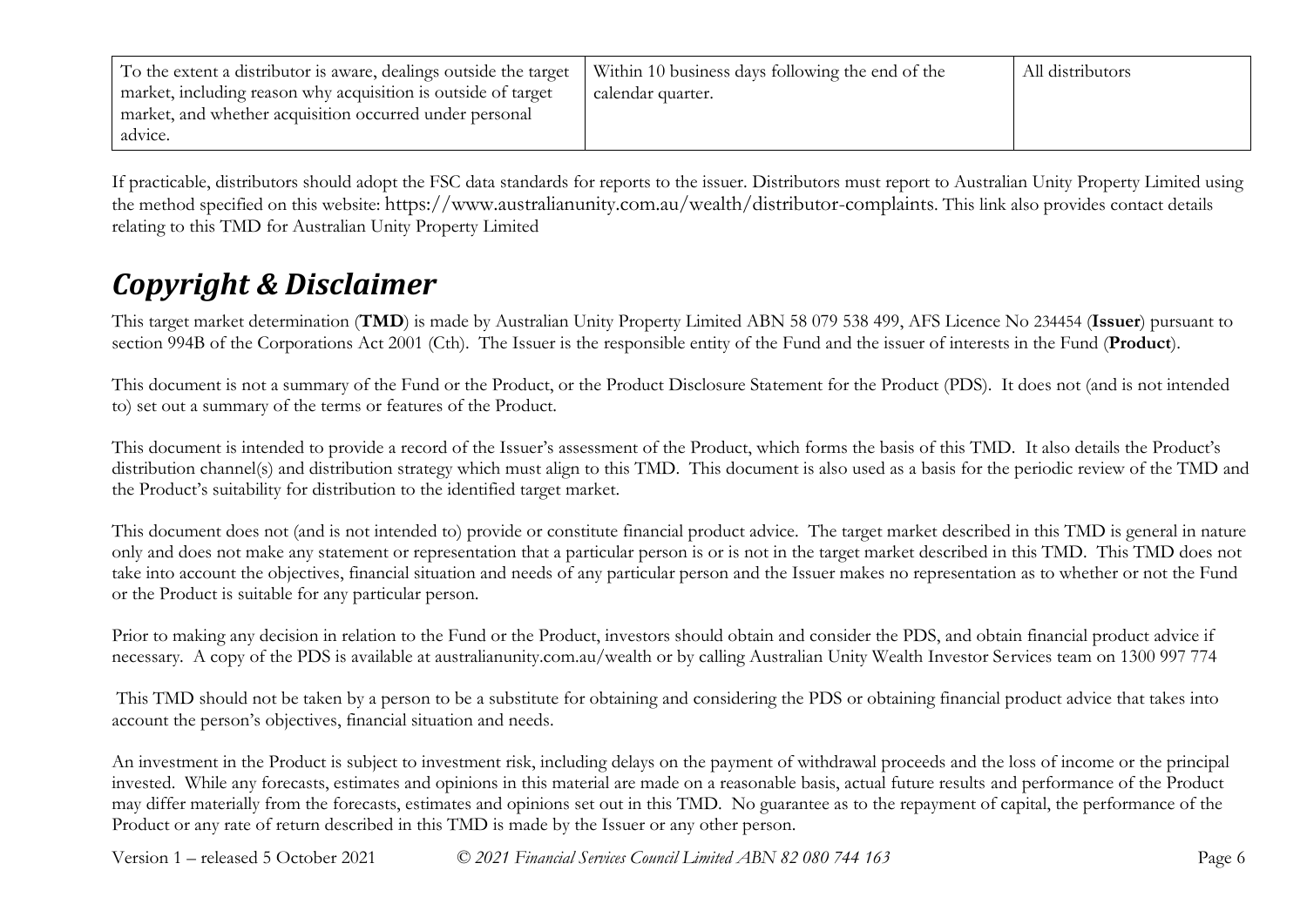This material is not intended for distribution to, or use by, any person in any jurisdiction or country where such distribution or use would be contrary to local law or regulation.

The Issuer, and its officers, employees, agents and advisers, believe that the information in this TMD and the sources on which the information is based (which may be sourced from third parties) are correct as at the date of this TMD. While every care has been taken in the preparation of this TMD, no warranty of accuracy or reliability is given and no responsibility for the information is accepted by the Issuer, or its officers, employees, agents or advisers. To the fullest extent permitted under law, the Issuer excludes all liability for information provided in this TMD.

No part of this TMD may be reproduced or distributed in any manner without the prior written permission of the Issuer.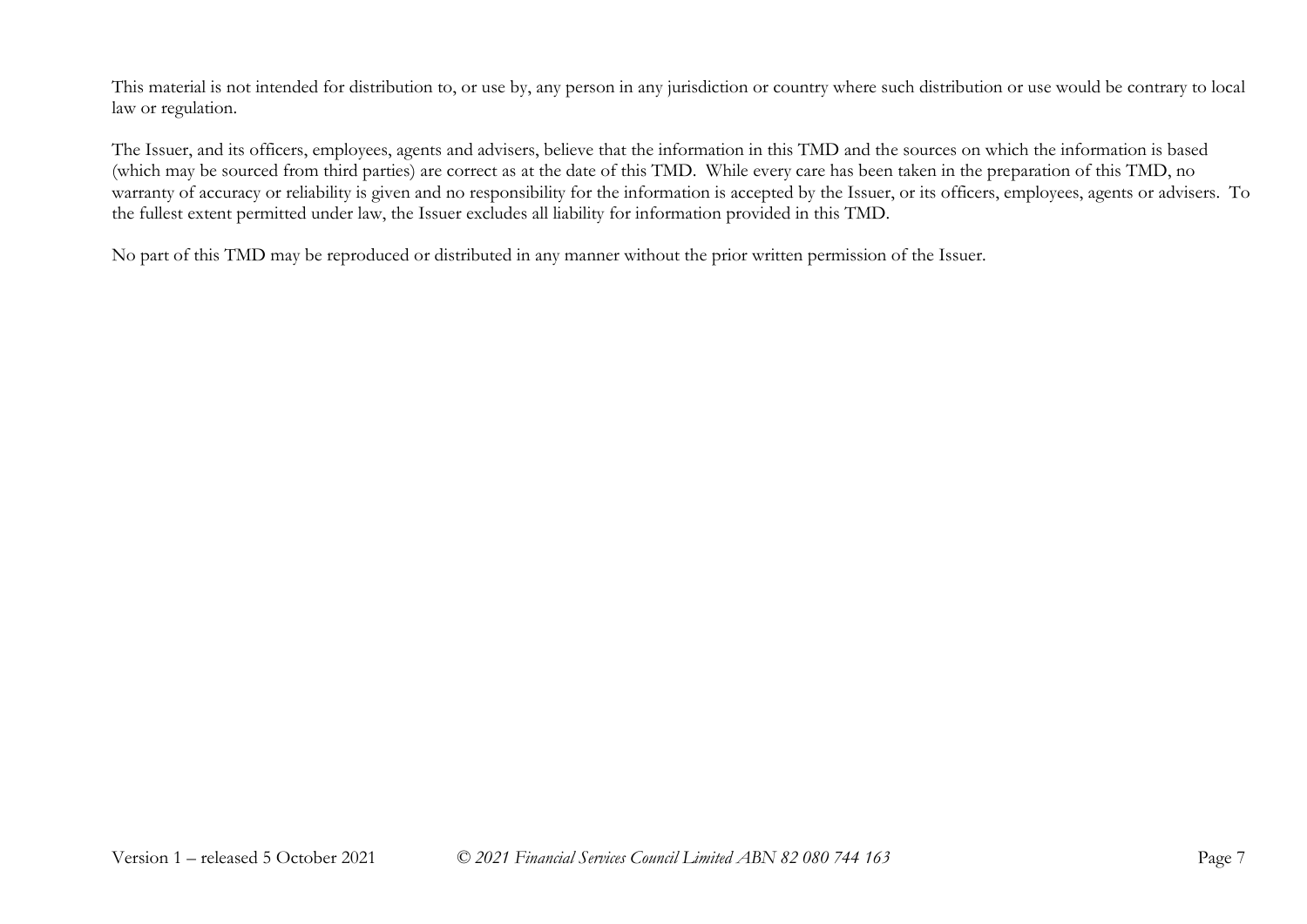# **Definitions**

| Term                                                                                                            | Definition                                                                                                                                                                                                                                                                                                                                      |  |
|-----------------------------------------------------------------------------------------------------------------|-------------------------------------------------------------------------------------------------------------------------------------------------------------------------------------------------------------------------------------------------------------------------------------------------------------------------------------------------|--|
| Consumer's investment objective                                                                                 |                                                                                                                                                                                                                                                                                                                                                 |  |
| Capital Growth                                                                                                  | The consumer seeks to invest in a product designed to generate capital return. The consumer prefers exposure to<br>growth assets (such as shares or property) or otherwise seeks an investment return above the current inflation rate.                                                                                                         |  |
| Capital Preservation                                                                                            | The consumer seeks to invest in a product to reduce volatility and minimise loss in a market down-turn. The<br>consumer prefers exposure to defensive assets (such as cash or fixed income securities) that are generally lower in<br>risk and less volatile than growth investments.                                                           |  |
| Capital Guaranteed                                                                                              | The consumer seeks a guarantee or protection against capital loss whilst still seeking the potential for capital growth<br>(typically gained through a derivative arrangement). The consumer would likely understand the complexities,<br>conditions and risks that are associated with such products.                                          |  |
| Income Distribution                                                                                             | The consumer seeks to invest in a product designed to distribute regular and/or tax-effective income. The consumer<br>prefers exposure to income-generating assets (typically, high dividend-yielding equities, fixed income securities and<br>money market instruments).                                                                       |  |
| Consumer's intended product use (% of Investable Assets)                                                        |                                                                                                                                                                                                                                                                                                                                                 |  |
| Solution/Standalone (75-100%)                                                                                   | The consumer intends to hold the investment as either a part or the majority (up to 100%) of their total investable<br>assets (see definition below). The consumer typically prefers exposure to a product with at least High portfolio<br>diversification (see definitions below).                                                             |  |
| Core Component (25-75%)                                                                                         | The consumer intends to hold the investment as a major component, up to 75%, of their total <i>investable assets</i> (see<br>definition below). The consumer typically prefers exposure to a product with at least Medium portfolio diversification<br>(see definitions below).                                                                 |  |
| Satellite (<25%)                                                                                                | The consumer intends to hold the investment as a smaller part of their total portfolio, as an indication it would be<br>suitable for up to 25% of the total <i>investable assets</i> (see definition below). The consumer is likely to be comfortable<br>with exposure to a product with Low portfolio diversification (see definitions below). |  |
| <b>Investable Assets</b>                                                                                        | Those assets that the investor has available for investment, excluding the residential home.                                                                                                                                                                                                                                                    |  |
| Portfolio diversification (for completing the key product attribute section of consumer's intended product use) |                                                                                                                                                                                                                                                                                                                                                 |  |
| Low                                                                                                             | Single asset class, single country, low or moderate holdings of securities - e.g. high conviction Aussie equities.                                                                                                                                                                                                                              |  |
| Medium                                                                                                          | 1-2 asset classes, single country, broad exposure within asset class, e.g. Aussie equities "All Ords".                                                                                                                                                                                                                                          |  |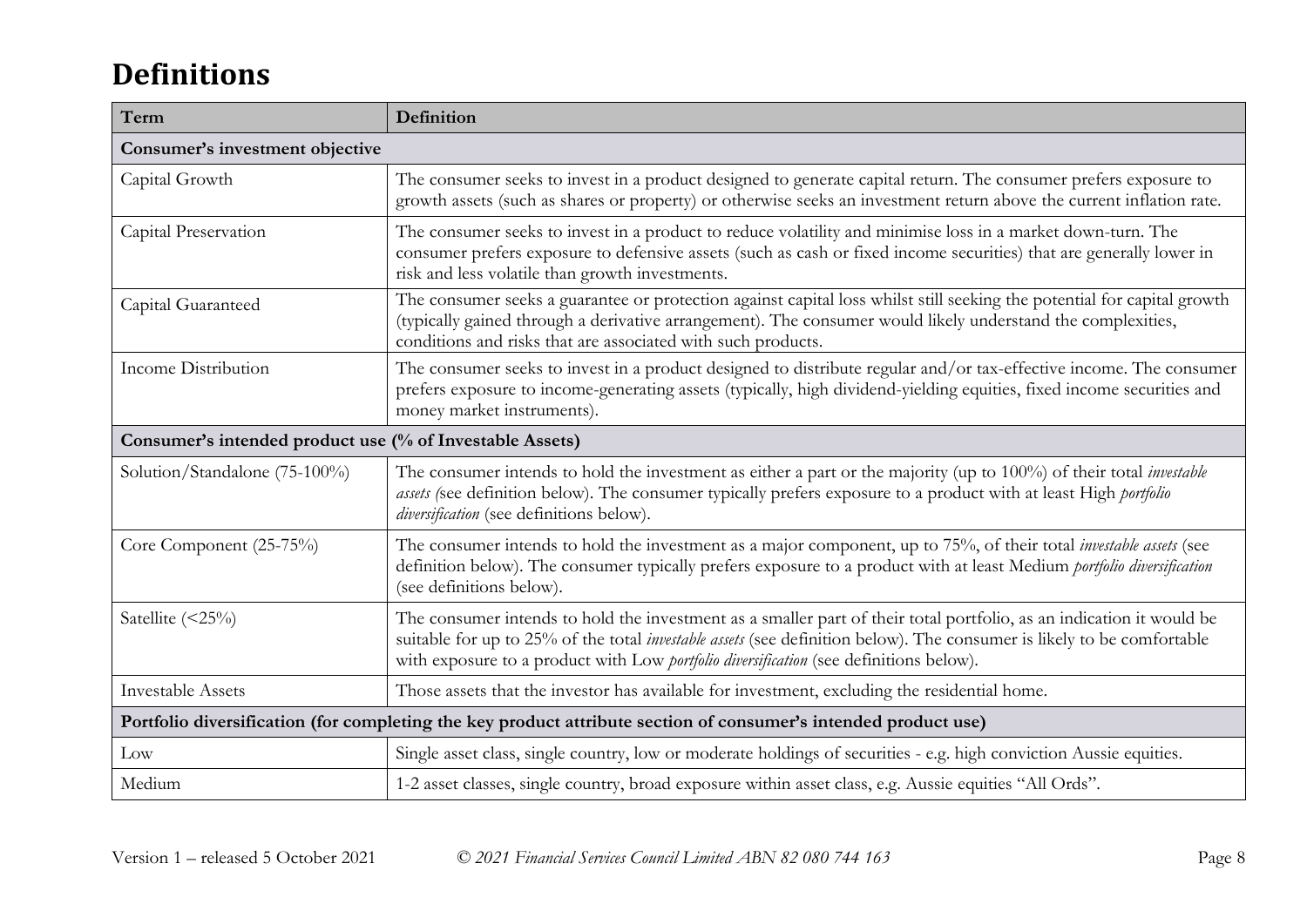| Term                                     | Definition                                                                                                                                                                           |
|------------------------------------------|--------------------------------------------------------------------------------------------------------------------------------------------------------------------------------------|
| High                                     | Highly diversified across either asset classes, countries or investment managers, e.g. Australian multi-manager<br>balanced fund or global multi-asset product (or global equities). |
| Consumer's intended investment timeframe |                                                                                                                                                                                      |
| Short ( $\leq$ 2 years)                  | The consumer has a short investment timeframe and may wish to redeem within two years.                                                                                               |
| Medium $(> 2$ years)                     | The consumer has a medium investment timeframe and is unlikely to redeem within two years.                                                                                           |
| Long ( $> 8$ years)                      | The consumer has a long investment timeframe and is unlikely to redeem within eight years.                                                                                           |

## **Consumer's Risk (ability to bear loss) and Return profile**

Issuers should undertake a comprehensive risk assessment for each product. The FSC recommends adoption of the Standard Risk Measure (**SRM**) to calculate the likely number of negative annual returns over a 20 year period, using the guidance and methodology outlined in the **[Standard Risk Measure](https://protect-eu.mimecast.com/s/pqPaCwVNmtGRQpvMFVpVgu?domain=urldefense.com)  [Guidance Paper For Trustees](https://protect-eu.mimecast.com/s/pqPaCwVNmtGRQpvMFVpVgu?domain=urldefense.com)**. SRM is not a complete assessment of risk and potential loss. For example, it does not detail important issues such as the potential size of a negative return or that a positive return could still be less than a consumer requires to meet their investment objectives/needs. Issuers may wish to supplement the SRM methodology by also considering other risk factors. For example, some products may use leverage, derivatives or short selling, may have liquidity or withdrawal limitations, or otherwise may have a complex structure or increased investment risks, which should be documented together with the SRM to substantiate the product risk rating.

A consumer's desired product return profile would generally take into account the impact of fees, costs and taxes.

| Low       | <u>rome woma generally allie mic account the impact of recog coold and allie</u><br>The consumer is conservative or low risk in nature, seeks to minimise potential losses (e.g. has the ability to bear up<br>to 1 negative return over a 20 year period (SRM 1 to 2)) and is comfortable with a low target return profile.<br>Consumer typically prefers defensive assets such as cash and fixed income.                       |
|-----------|----------------------------------------------------------------------------------------------------------------------------------------------------------------------------------------------------------------------------------------------------------------------------------------------------------------------------------------------------------------------------------------------------------------------------------|
| Medium    | The consumer is moderate or medium risk in nature, seeking to minimise potential losses (e.g. has the ability to bear<br>up to 4 negative returns over a 20 year period (SRM 3 to 5)) and comfortable with a moderate target return profile.<br>Consumer typically prefers a balance of growth assets such as shares, property and alternative assets and defensive<br>assets such as cash and fixed income.                     |
| High      | The consumer is higher risk in nature and can accept higher potential losses (e.g. has the ability to bear up to 6<br>negative returns over a 20 year period (SRM 6)) in order to target a higher target return profile.<br>Consumer typically prefers predominantly growth assets such as shares, property and alternative assets with only a<br>smaller or moderate holding in defensive assets such as cash and fixed income. |
| Very high | The consumer has a more aggressive or very high risk appetite, seeks to maximise returns and can accept higher<br>potential losses (e.g. has the ability to bear 6 or more negative returns over a 20 year period (SRM 7) and possibly<br>other risk factors, such as leverage).<br>Consumer typically prefers growth assets such as shares, property and alternative assets.                                                    |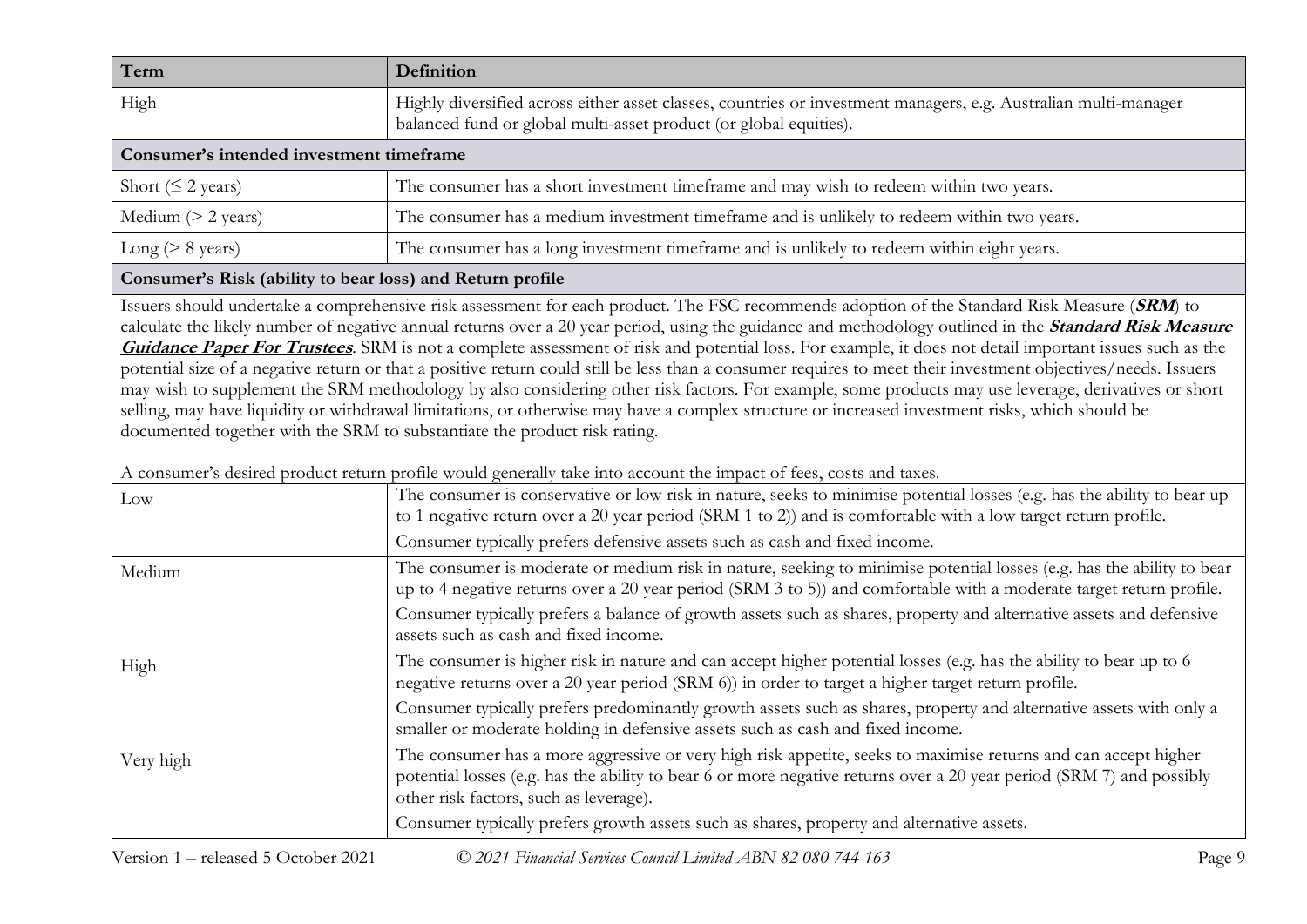| Term                                                                                                                                                                                                                                                                                                                                                                                                                                                                                                                   | Definition                                                                                                                                                                                                                                                                                                     |  |
|------------------------------------------------------------------------------------------------------------------------------------------------------------------------------------------------------------------------------------------------------------------------------------------------------------------------------------------------------------------------------------------------------------------------------------------------------------------------------------------------------------------------|----------------------------------------------------------------------------------------------------------------------------------------------------------------------------------------------------------------------------------------------------------------------------------------------------------------|--|
| Consumer's need to withdraw money                                                                                                                                                                                                                                                                                                                                                                                                                                                                                      |                                                                                                                                                                                                                                                                                                                |  |
| Issuers should consider in the first instance the redemption request frequency under ordinary circumstances. However, the redemption request frequency<br>is not the only consideration when determining the ability to meet the investor's requirement to access capital. To the extent that the liquidity of the<br>underlying investments or possible liquidity constraints (e.g. ability to stagger or delay redemptions) could impact this, this is to be taken into consideration<br>in completing this section. |                                                                                                                                                                                                                                                                                                                |  |
| Daily/Weekly/Monthly/Quarterly/<br>Annually or longer                                                                                                                                                                                                                                                                                                                                                                                                                                                                  | The consumer seeks to invest in a product which permits redemption requests at this frequency under ordinary<br>circumstances and the issuer is typically able to meet that request within a reasonable period.                                                                                                |  |
| <b>Distributor Reporting</b>                                                                                                                                                                                                                                                                                                                                                                                                                                                                                           |                                                                                                                                                                                                                                                                                                                |  |
| Significant dealings                                                                                                                                                                                                                                                                                                                                                                                                                                                                                                   | Section 994F(6) of the Act requires distributors to notify the issuer if they become aware of a significant dealing in<br>the product that is not consistent with the TMD. Neither the Act nor ASIC defines when a dealing is 'significant'<br>and distributors have discretion to apply its ordinary meaning. |  |
|                                                                                                                                                                                                                                                                                                                                                                                                                                                                                                                        | The issuer will rely on notifications of significant dealings to monitor and review the product, this TMD, and its<br>distribution strategy, and to meet its own obligation to report significant dealings to ASIC.                                                                                            |  |
|                                                                                                                                                                                                                                                                                                                                                                                                                                                                                                                        | Dealings outside this TMD may be significant because:                                                                                                                                                                                                                                                          |  |
|                                                                                                                                                                                                                                                                                                                                                                                                                                                                                                                        | they represent a material proportion of the overall distribution conduct carried out by the distributor in<br>relation to the product, or                                                                                                                                                                      |  |
|                                                                                                                                                                                                                                                                                                                                                                                                                                                                                                                        | they constitute an individual transaction which has resulted in, or will or is likely to result in, significant<br>detriment to the consumer (or class of consumer).                                                                                                                                           |  |
|                                                                                                                                                                                                                                                                                                                                                                                                                                                                                                                        | In each case, the distributor should have regard to:                                                                                                                                                                                                                                                           |  |
|                                                                                                                                                                                                                                                                                                                                                                                                                                                                                                                        | the nature and risk profile of the product (which may be indicated by the product's risk rating or withdrawal<br>$\bullet$<br>timeframes),                                                                                                                                                                     |  |
|                                                                                                                                                                                                                                                                                                                                                                                                                                                                                                                        | the actual or potential harm to a consumer (which may be indicated by the value of the consumer's<br>investment, their intended product use or their ability to bear loss), and                                                                                                                                |  |
|                                                                                                                                                                                                                                                                                                                                                                                                                                                                                                                        | the nature and extent of the inconsistency of distribution with the TMD (which may be indicated by the<br>$\bullet$<br>number of red or amber ratings attributed to the consumer).                                                                                                                             |  |
|                                                                                                                                                                                                                                                                                                                                                                                                                                                                                                                        | Objectively, a distributor may consider a dealing (or group of dealings) outside the TMD to be significant if:                                                                                                                                                                                                 |  |
|                                                                                                                                                                                                                                                                                                                                                                                                                                                                                                                        | it constitutes more than half of the distributor's total retail product distribution conduct in relation to the<br>$\bullet$<br>product over the reporting period,                                                                                                                                             |  |
|                                                                                                                                                                                                                                                                                                                                                                                                                                                                                                                        | the consumer's intended product use is Solution / Standalone, or                                                                                                                                                                                                                                               |  |